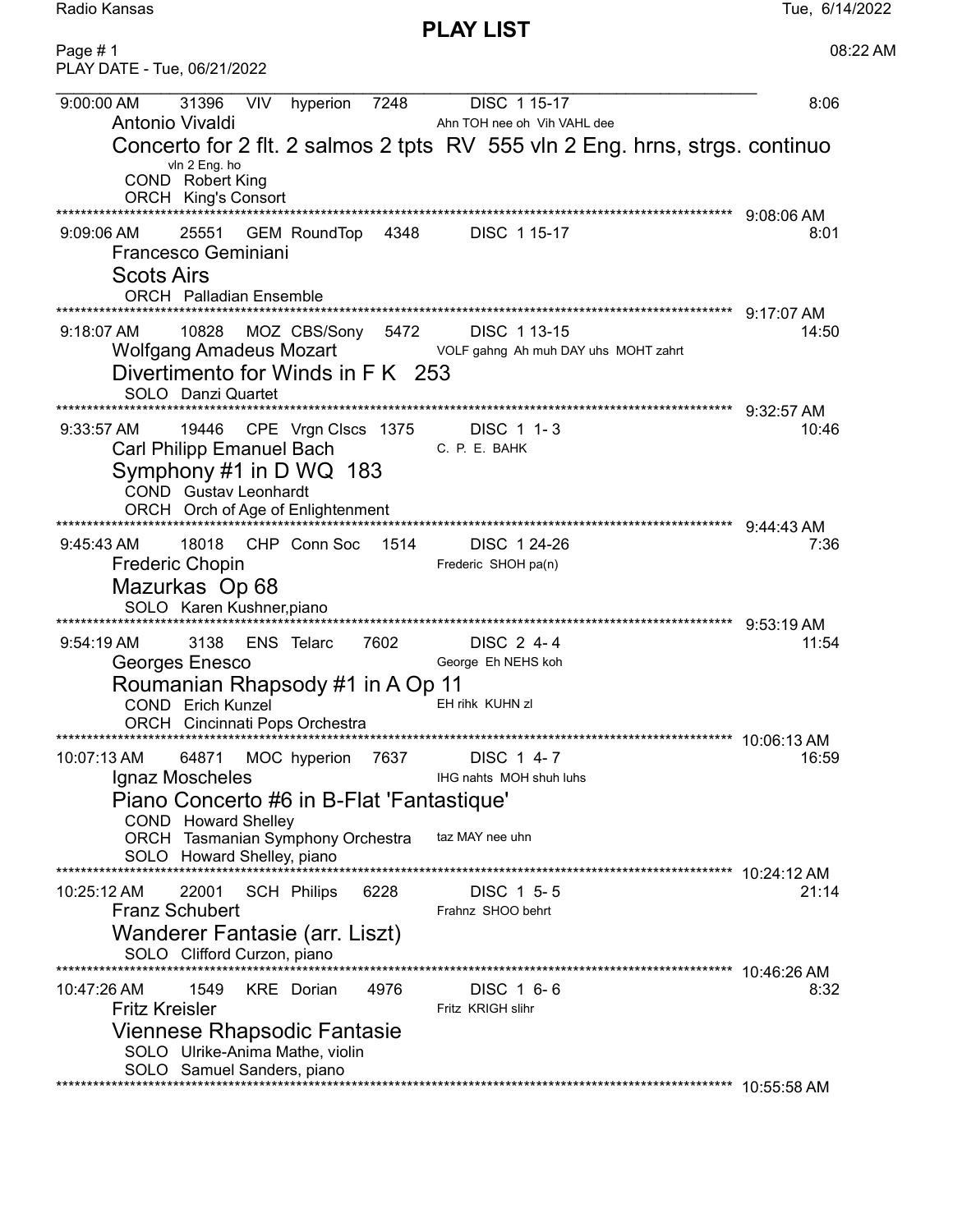11:01:00 AM

**PLAY LIST** 

08:22 AM

| Page $#2$                   |  |
|-----------------------------|--|
| PLAY DATE - Tue, 06/21/2022 |  |

**BSN** 

| 2:08:00 PM<br>Alexander Glazunov                         | 13092                                         | - GLZ ASV  |                                                                     | 1028                              | DISC 1 1-4<br>Alexander GLAH zoo nawf                                        | 36:53              |
|----------------------------------------------------------|-----------------------------------------------|------------|---------------------------------------------------------------------|-----------------------------------|------------------------------------------------------------------------------|--------------------|
|                                                          | COND Yondani Butt                             |            | Symphony #6 in c Op 58<br>ORCH London Symphony Orchestra            |                                   | yahn DAH nee (between buht and boot)<br>****************                     | 2:44:53 PM         |
| 2:45:53 PM<br>Franz Joseph Haydn                         | 13778                                         |            | HYD Nimbus<br>Symphony #10 Hob.I:10 in D                            | 331                               | DISC 1 14-16<br>Frahnts YOH sehf HYE dihn                                    | 16:27              |
|                                                          | COND Adam Fischer                             |            | ORCH Austro-Hungarian Haydn Orch                                    |                                   | AH dahm FIH sher                                                             | 3:02:20 PM         |
| 3:03:20 PM<br>Johann Nepomuk Hummel<br>Caprice Op 49     | 61940<br>SOLO Howard Shelley, piano           |            | <b>HMM Chandos</b>                                                  | 6397                              | DISC 1 2-2<br>YOH hahn HUHM uhl                                              | 10:02              |
|                                                          |                                               |            |                                                                     |                                   |                                                                              | 3:13:22 PM         |
| 3:14:22 PM<br>Dmitri Kabalevsky<br>Violin Concerto Op 48 | 20156                                         |            | KBL D. Gramphn 5521                                                 |                                   | DISC 1 4-6<br>Dih MEE tree Kah buh LEHV skee                                 | 14:31              |
|                                                          | <b>COND</b> Mikhail Pletnev                   |            | <b>ORCH</b> Russian National Orchestra                              |                                   | MEE kyel PLEHT nehv                                                          |                    |
|                                                          | SOLO Gil Shaham, violin                       |            |                                                                     |                                   | gihl shuh HAHM                                                               |                    |
| $3:29:53$ PM<br><b>Frederic Chopin</b>                   | 921                                           |            | CHP Four Winds 7504                                                 |                                   | DISC 1 6-6<br>Frederic SHOH pa(n)                                            | 3:28:53 PM<br>4:01 |
|                                                          | SOLO Therese Motard, cello                    |            | SOLO Louise-Andre Baril, piano                                      | Nocturne #5 in F-Sharp Op 15 No.2 |                                                                              |                    |
| $3:34:54$ PM<br>Antonio Vivaldi                          | 2712                                          | VIV.       | Gallo                                                               | 403                               | DISC 1 1-1<br>Ahn TOH nee oh Vih VAHL dee                                    | 3:33:54 PM<br>8:15 |
|                                                          | COND Armin Jordan<br>SOLO Jean-Paul Goy, oboe |            | Oboe Concerto in d RV 454<br><b>ORCH</b> Lausanne Chamber Orchestra |                                   | Ar MAH(N) Zhor DAH(N)<br>loh ZAHN Chamber Orch.<br>zhahn-pohl gwah           |                    |
| 3:44:09 PM                                               | 12456                                         | <b>ALI</b> | Philips                                                             | 1761                              | DISC 1 12-12                                                                 | 3:43:09 PM<br>7:15 |
| Tomasso Albinoni<br>Concerto #12 in C Op 5               | ORCH   Musici<br>SOLO Pina Carmirelli, violin |            |                                                                     |                                   | toe-MAH-zoh ahl-bih-NOH-nee<br>ee MOO zih chee                               |                    |
| $3:52:24$ PM<br><b>Jean Sibelius</b>                     | 3911                                          | <b>SIB</b> | Bis                                                                 | 91                                | DISC 1 4-4<br>zhahn Sih BAY lee uhs                                          | 3:51:24 PM<br>5:03 |
| <b>Andante-Festivo</b>                                   | COND Neeme Jarvi                              |            | ORCH Gothenburg Symphony Orchestra                                  | ********************************  | NAY muh YEHR vee<br>GAHTH ehn burg<br>************************************** | 3:57:27 PM         |
|                                                          |                                               |            |                                                                     |                                   |                                                                              |                    |